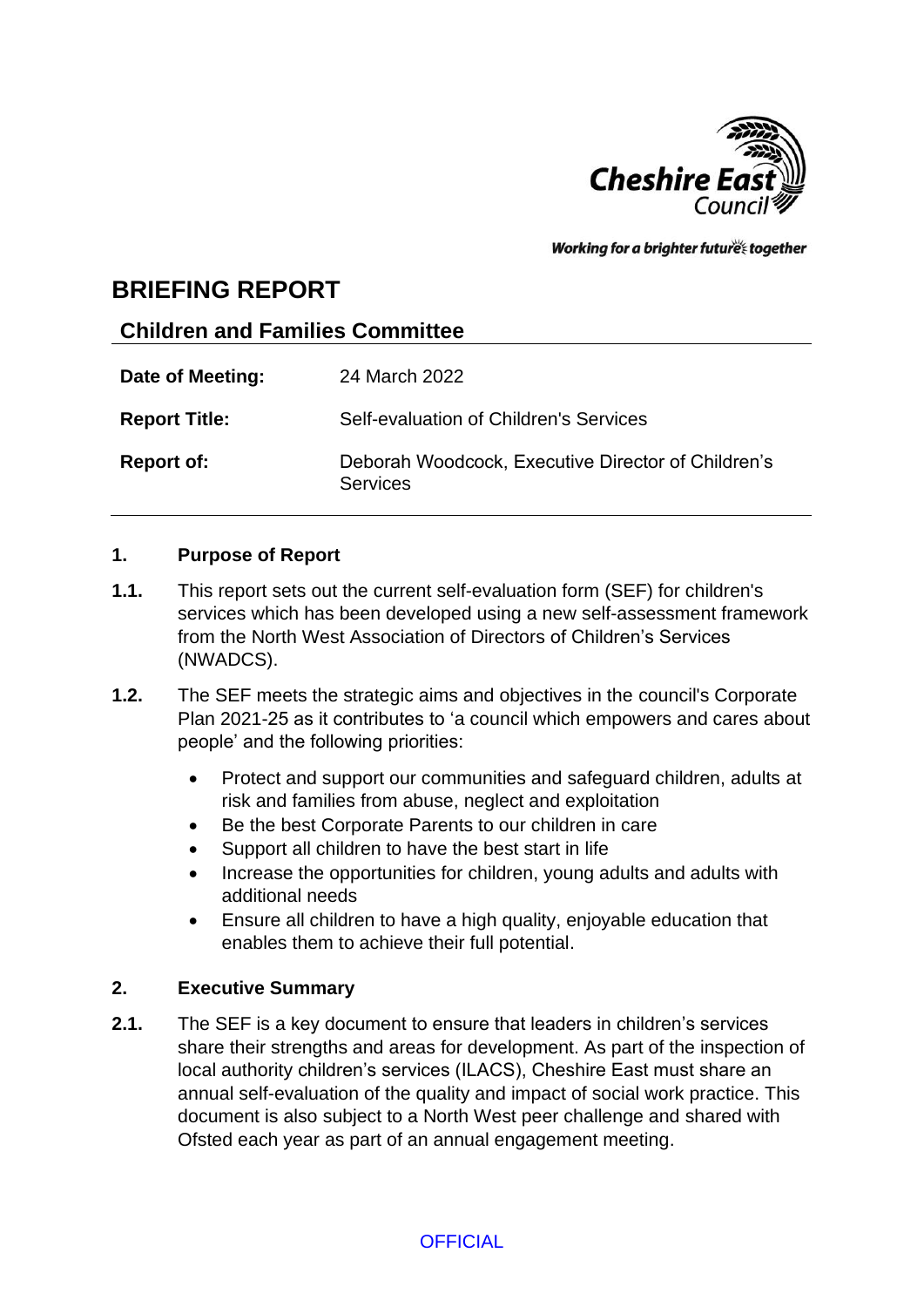### **3. Background**

- **3.1.** Self-assessment is an integral part of planning and delivering continuously improving services to children, young people and their families. The SEF enables leaders to effectively identify areas of strength, development and actions to improve.
- **3.2.** Cheshire East's SEF (Appendix 1) sets out contextual information about the local area and services for children in Cheshire East and has been developed with input from teams across children's social care, early help, education, early years and special educational needs and disabilities (SEND).
- **3.3.** In preparing our SEF, we have also sought peer challenge through the North West sector-led improvement programme. Cheshire East's peer challenge meeting took place on 7 January 2022 and provided an opportunity to reflect on the contents of the SEF, share good practice and identify regional priorities and programmes of support for the coming year. The SEF was revised following feedback from this meeting and in readiness for our 'annual conversation' with Ofsted.
- **3.4.** The annual conversation is a formal discussion between local authority senior leaders from Children's Services and Ofsted, and is intended to help local authorities to critically evaluate their own performance and articulate what they think is working well for children in their area. The SEF, along with supporting performance information and discussion, forms part of the intelligence Ofsted uses to decide where and when to inspect. Cheshire East's annual conversation with Ofsted took place on 2 February 2022.

# **4. Briefing Information**

- **4.1.** Cheshire East's self-evaluation is attached at Appendix 1. This document was completed in January 2022 and is largely based on quarter 2 data.
- **4.2.** The SEF document sets out the overall context for children and families in Cheshire East and then sets out detailed information in three main areas:
	- children's social care and early help
	- education and early years
	- SEND.
- **4.3.** Each of these sections begins with a summary page that gives an overview of each area before continuing to breakdown more detailed information for individual teams.
- **4.4.** The current SEF is structured under the following areas:
	- What have we delivered?
	- What have been our challenges?
	- What difference have we made?
	- What do we still need to do?

**OFFICIAL**